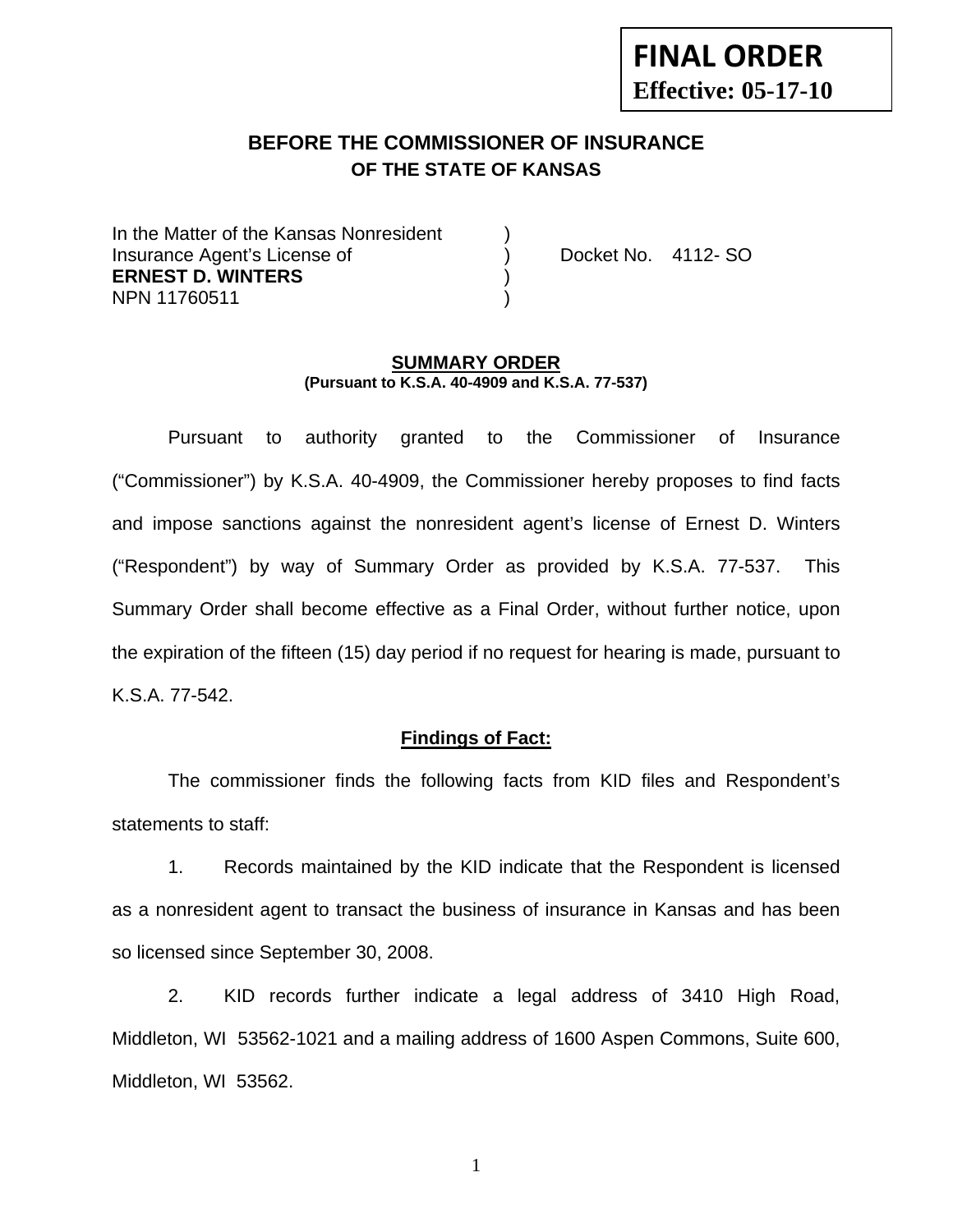3. On or about December 21, 2009 a review of the NAIC State Producer Licensing Report revealed that Respondent's Wisconsin Resident Producer's License was revoked, effective October 5, 2009. The reason for the discipline was for "Failure to Pay Tax".

4. Respondent has failed to report the discipline on his resident license to

KID.

 5. On March 23, 2010 a letter was mailed to Respondent at the above listed mailing address, outlining the above facts. The letter was not returned and Respondent has not responded to the facts contained in the letter.

## **Applicable Law**

6. K.S.A. 40-4909(a) provides, in relevant part:

"The commissioner may deny, suspend, revoke or refuse renewal of any license issued under this act if the commissioner finds that the applicant or license holder has:

- (2) Violated:
	- (A) Any provision of chapter 40 of the Kansas Statutes Annotated, and amendments thereto, or any rule and regulation promulgated hereunder
- (8) Used any fraudulent, coercive, or dishonest practice, or demonstrated any incompetence, untrustworthiness, or financial irresponsibility in the conduct of business in this state or elsewhere. . .."

 7. The Commissioner may revoke any license issued under the Insurance Agents Licensing Act if the Commissioner finds that the interests of the insurer or the insurable interests of the public are not properly served under such license. K.S.A. 40- 4909(b).

 8. A producer must inform the Commissioner of Insurance within 30 days of any discipline against a producer's license. K.A.R. 40-7-9(a).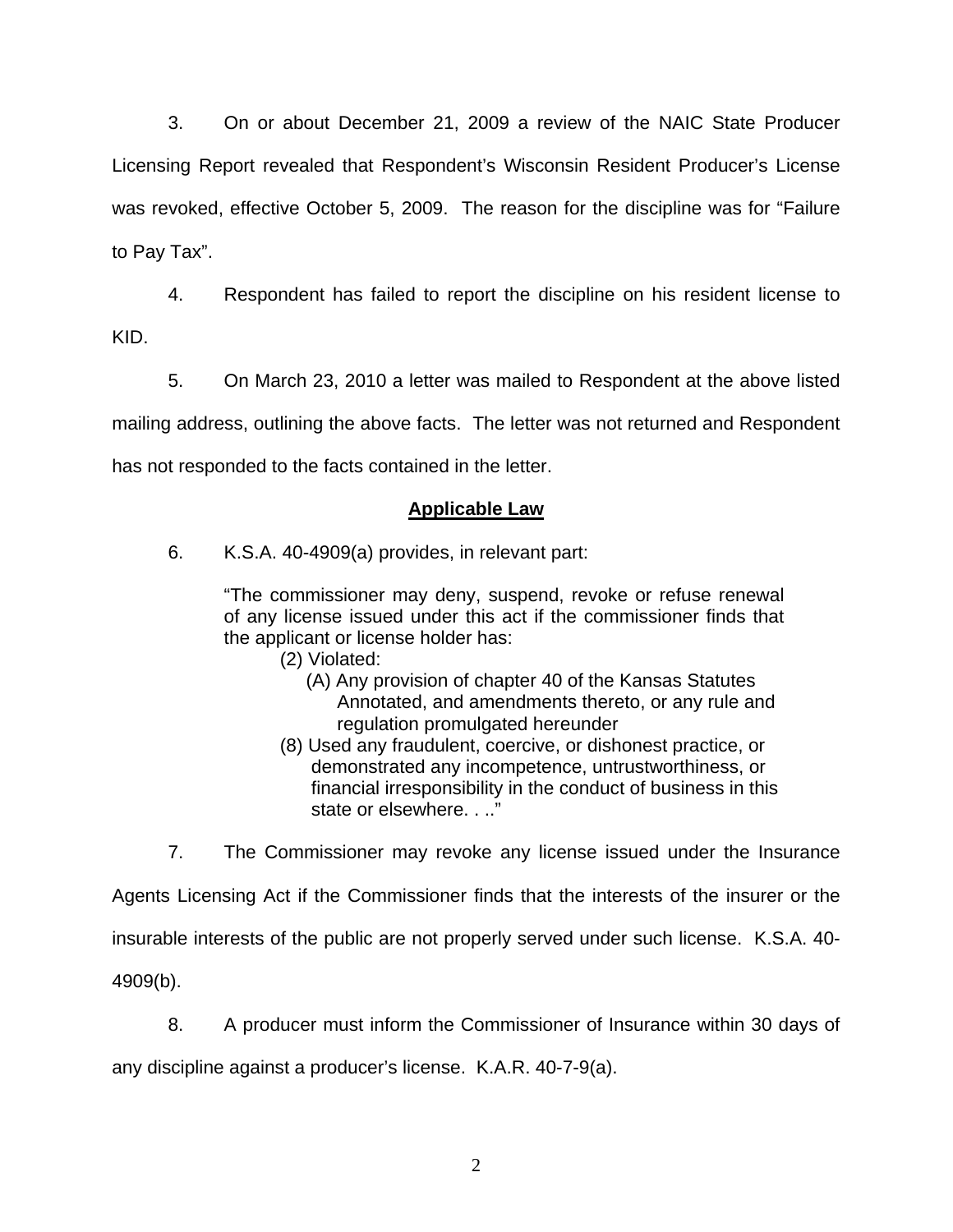#### **Conclusions of Law**

 9. The Commissioner has jurisdiction over Respondent as well as the subject matter of this proceeding, and such proceeding is held in the public interest.

The Commissioner finds, based on the facts contained in paragraphs 3 and 4, that Respondent has demonstrated incompetence, untrustworthiness, or financial irresponsibility in the conduct of business.

 10. Based on the Respondent's discipline and failure to report the nonresident license discipline, the Commissioner concludes that sufficient grounds exist for the revocation of Respondent's insurance agent's license pursuant to K.S.A. 40-4909(b) because such license is not properly serving the interests of the insurer and the insurable interests of the public.

 11. Based on the facts and circumstances set forth herein, it appears that the use of summary proceedings in this matter is appropriate, in accordance with the provisions set forth in K.S.A. 77-537(a), in that the use of summary proceedings does not violate any provision of the law and the protection of the public interest does not require the KID to give notice and opportunity to participate to persons other than Respondent.

**IT IS THEREFORE ORDERED BY THE COMMISSIONER OF INSURANCE THAT** the Kansas nonresident insurance agent's license of Ernest D. Winters is hereby **REVOKED. It is further ordered,** that Ernest D. Winters shall **CEASE and DESIST** from the sale, solicitation, or negotiation of insurance and/or receiving compensation deriving from the sale, solicitation, or negotiation of insurance conducted after the effective date of this order.

3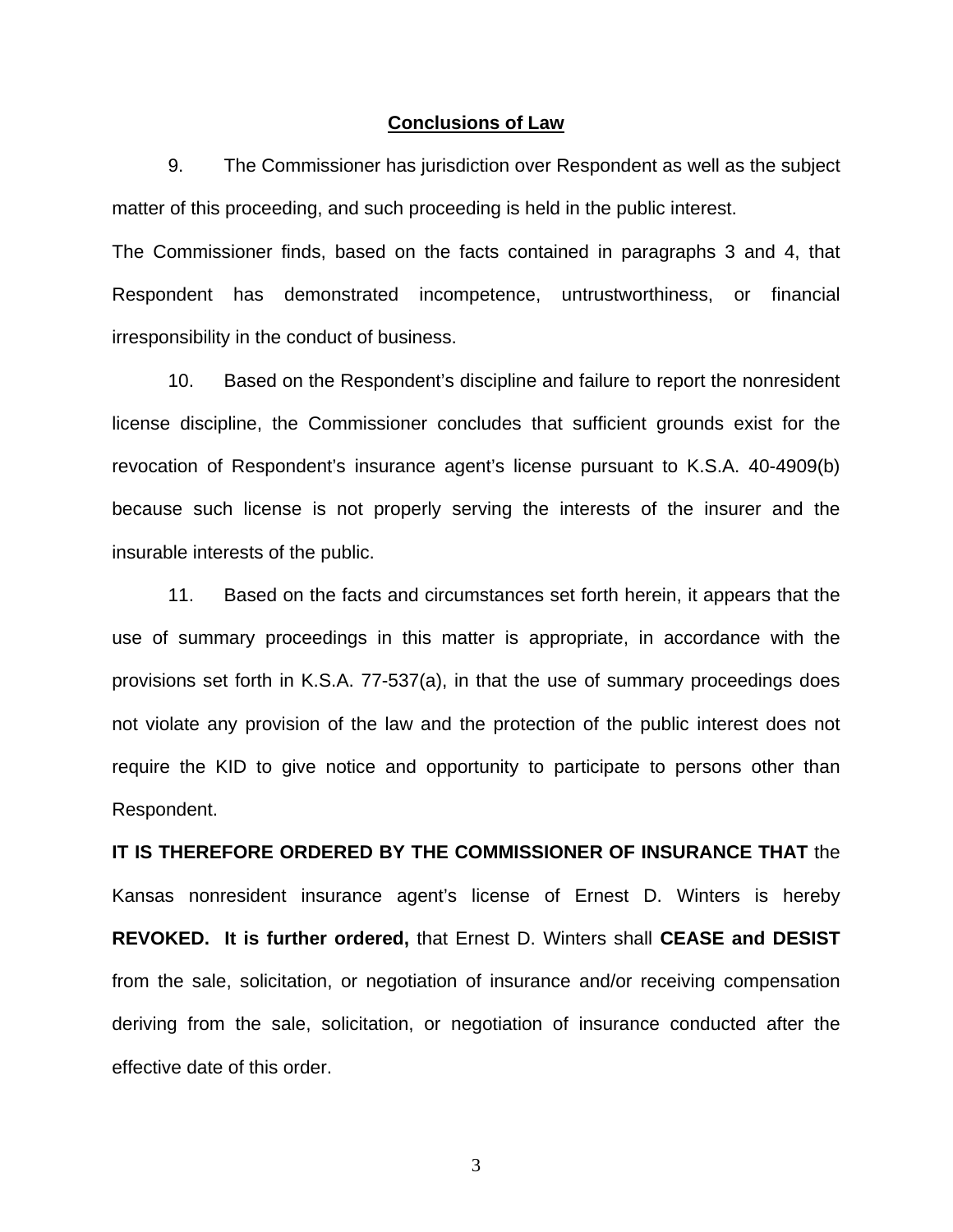### **NOTICE OF RIGHTS**

(Pursuant to K.S.A. 77-542)

Ernest D. Winters is entitled to a hearing pursuant to K.S.A. 77-537 and K.S.A. 77-542, the Kansas Administrative Procedure Act. If Respondent desires a hearing, he must file a written request for a hearing with:

 John W. Campbell, General Counsel Kansas Insurance Department 420 S.W. 9<sup>th</sup> Street Topeka, Kansas 66612

This request must be filed within fifteen (15) days from the date of service of this Order. If Respondent requests a hearing, the Kansas Insurance Department will notify him of the time and place of the hearing and information on procedures, right of representation, and other rights of parties relating to the conduct of the hearing, before commencement of the same.

If a hearing is not requested in the time and manner stated above, this Summary Order shall become effective as a Final Order upon the expiration of time for requesting a hearing, pursuant to K.S.A. 77-613. In the event Respondent files a Petition for Judicial Review, pursuant to K.S.A. §77-613(e), the agency officer to be served on behalf of the Kansas Insurance Department is:

 John W. Campbell, General Counsel Kansas Insurance Department 420 S.W.  $9<sup>th</sup>$  Street Topeka, Kansas 66612